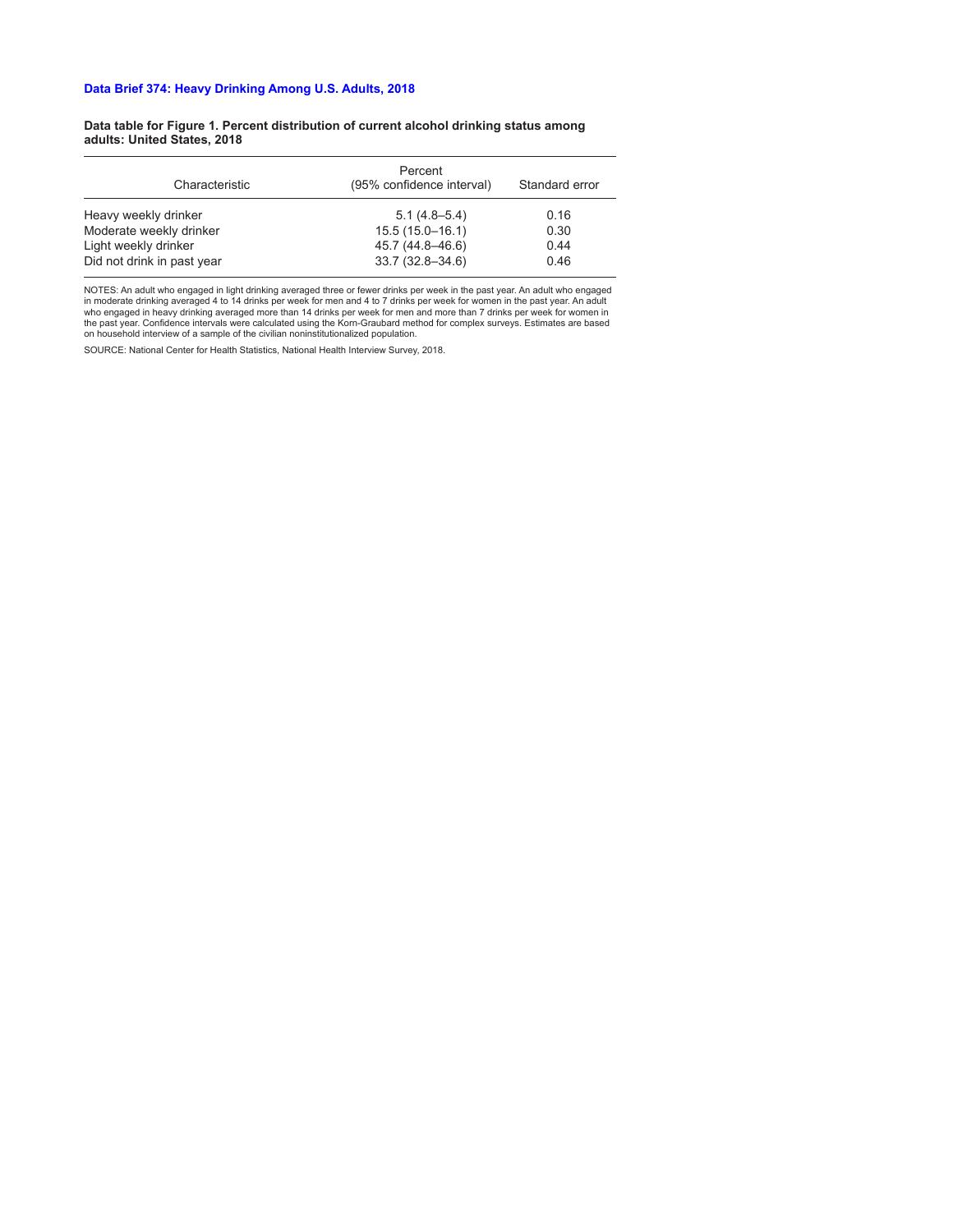#### **Data table for Figure 2. Percentage of adults who engaged in heavy drinking in the past year, by select demographic characteristics: United States, 2018**

| Characteristic           | Percent<br>(95% confidence interval) | Standard error |
|--------------------------|--------------------------------------|----------------|
| Sex                      |                                      |                |
| Women                    | $5.2(4.8-5.6)$                       | 0.22           |
| Men                      | $5.0(4.5 - 5.5)$                     | 0.24           |
| Age                      |                                      |                |
| $18 - 29$                | $5.2(4.4-6.1)$                       | 0.41           |
| $30 - 44$                | $5.2(4.6 - 5.9)$                     | 0.32           |
| $45 - 64$                | $5.6(5.0-6.1)$                       | 0.27           |
| 65 and over              | $4.1(3.6 - 4.6)$                     | 0.26           |
| Race and Hispanic origin |                                      |                |
| Hispanic                 | $2.6(2.0-3.4)$                       | 0.34           |
| Non-Hispanic white       | $6.4(6.0 - 6.8)$                     | 0.22           |
| Non-Hispanic black       | $2.9(2.2 - 3.6)$                     | 0.35           |
| Non-Hispanic Asian       | $2.0(1.2 - 3.1)$                     | 0.44           |

NOTES: Heavy drinking is the average consumption of more than 7 drinks per week for women and more than 14 drinks per<br>week for men in the past year. Confidence intervals were calculated using the Korn-Graubard method for c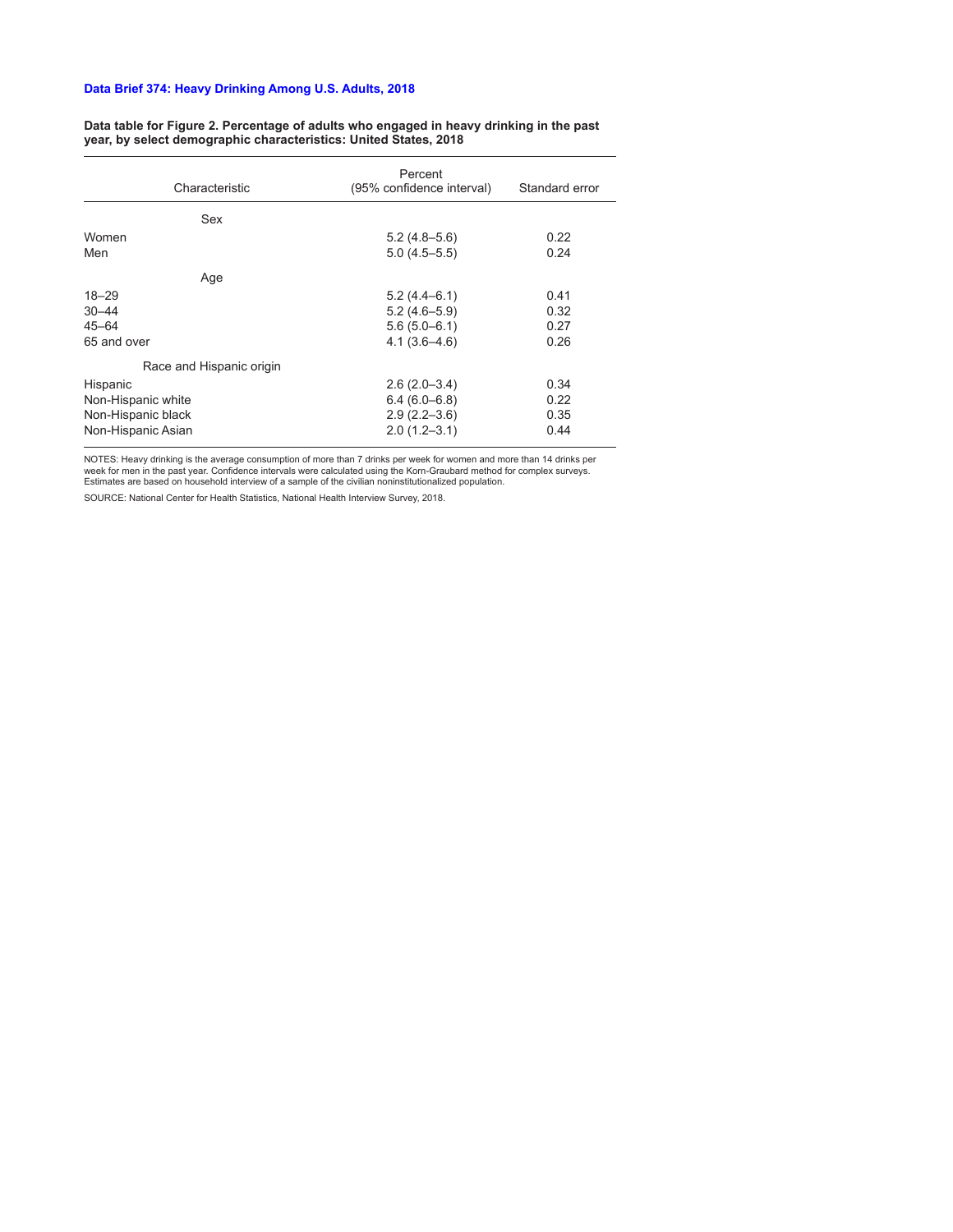#### **Data table for Figure 3. Percentage of adults who engaged in heavy drinking in the past year, by select mental health indicators: United States, 2018**

| Characteristic                                      | Percent<br>(95% confidence interval) | Standard error |
|-----------------------------------------------------|--------------------------------------|----------------|
| Regularly felt worried, nervous, or anxious         | $7.0(5.8 - 8.3)$                     | 0.64           |
| Did not regularly feel worried, nervous, or anxious | $4.9(4.6 - 5.3)$                     | 0.17           |
| Regularly felt depressed                            | $7.6(6.0-9.5)$                       | 0.87           |
| Did not regularly feel depressed                    | $5.0(4.6 - 5.3)$                     | 0.17           |

NOTES: Heavy drinking is the average consumption of more than 7 drinks per week for women and more than 14 drinks per week for men in the past year. Confidence intervals were calculated using the Korn-Graubard method for complex surveys. Estimates are based on household interview of a sample of the civilian noninstitutionalized population.